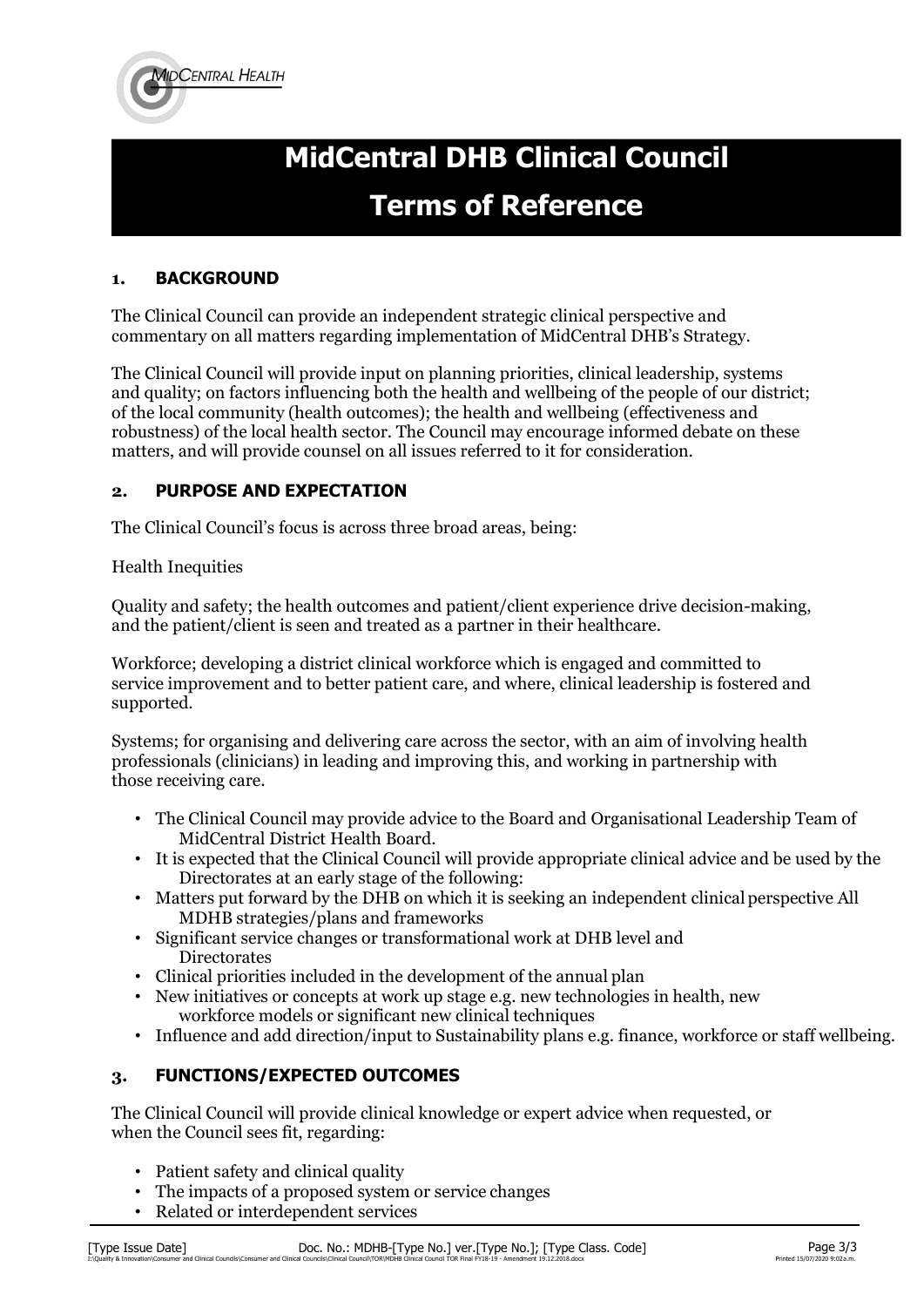

- The health status of the population, and
- The strength and effectiveness of clinical engagement, and clinical leadership
- The most effective use of resources and prioritising that use.

The Clinical Council will seek to include the clinical community at large by encouraging strategic input and initiatives that the DHB could consider and also, inform the clinical community at large as to the activity of the Council.

The Clinical Council can initiate, influence and monitor key initiatives to achieve good health outcomes.

The Clinical Council will work in partnership with the DHB's Consumer Council to ensure local health and disability services are organised around the needs of the people. In addition, that health literacy and consumer empowerment are promoted, as well as a co-design philosophy and approach.

## **4. MEMBERSHIP/REPRESENTATION**

Membership of the Council will reflect that richness in diversity, i.e. a range of health professions, people from all parts of the health sector and with different levels of experience

The MDHB Board is responsible for the appointment of the Clinical Council's Chair, and on the recommendation of its CEO and the CEO of THINK Hauora. The Chair is appointed for a three year term.

The Clinical Council will consist of ten to twelve members for a three year term. The Chair of the Clinical Council may choose to make co-opting arrangements to access people who have specific skills or abilities needed by the Council. This is to ensure there is a balance of perspectives and recommendations for co-option will be submitted to the Chief Executive of MidCentral DHB and THINK Hauora. Co-opted members shall be voting members.

Members may be re-appointed and a staggered approach will be taken to ensure the Clinical Council continues to benefit from members with experience as well as new perspectives.

## **5. OFFICERS AND THEIR RESPONSIBILITIES**

#### Organisational Leadership Team

The General Manager, Quality and Innovation, MidCentral DHB will have responsibility for the Clinical Council. The Clinical Council will have access to funding to advance its work programme via the lead OLT member. The Clinical Council Chair will liaise with the Executive Lead with regard to appropriate resources to support the functionality of the Council.

#### Administrative Support

The Clinical Council Administrative Support will:

- Organise, type and distribute agenda to members seven days before meetings
- Record, type and distribute minutes to members within seven days of meetings
- Keep accurate records of Council proceedings
- Undertake other administrative duties as required by Council Chair